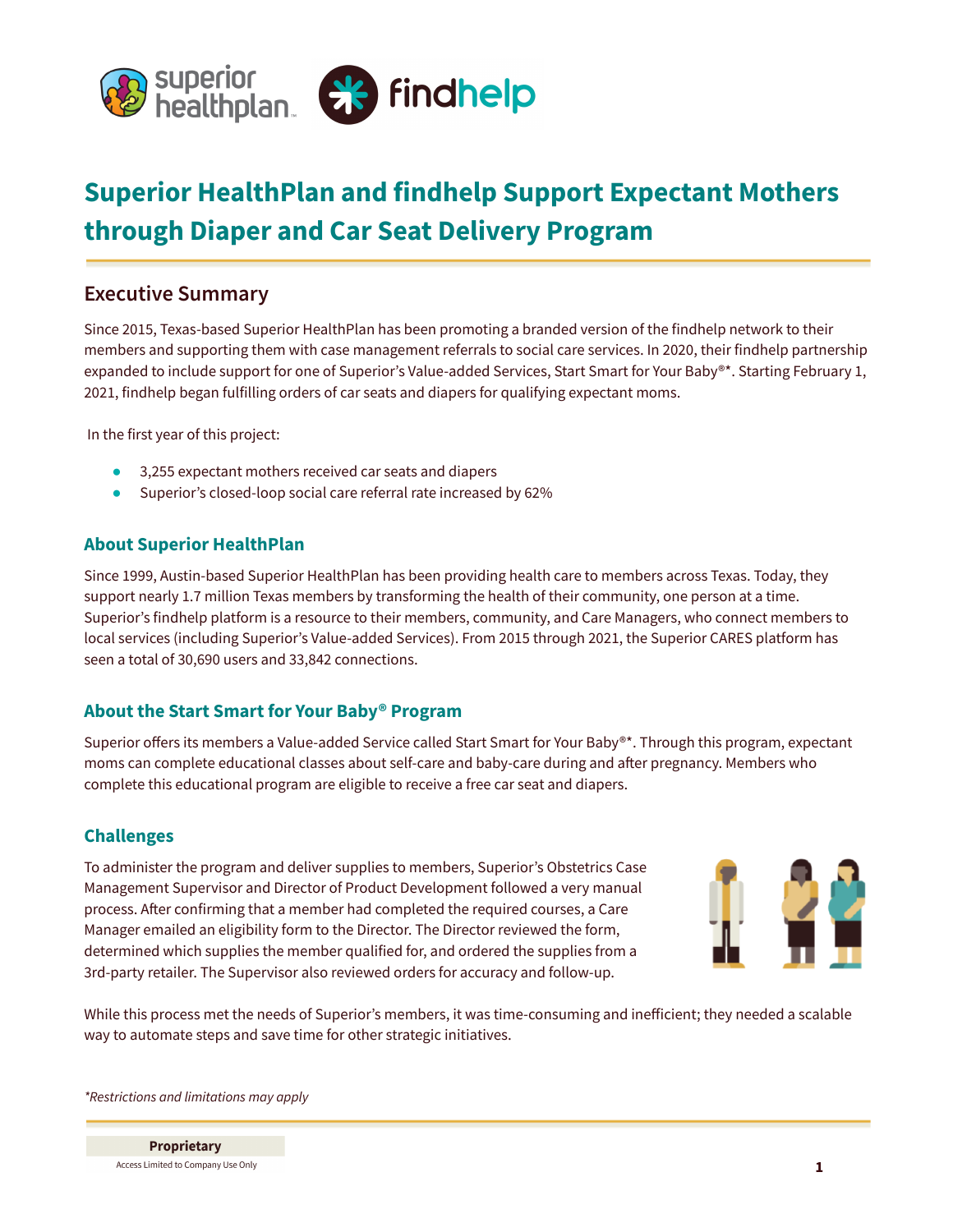

#### **Collaborating with findhelp to Support Moms & Babies**

Superior's Director of Partnerships worked closely with findhelp's Research and Customer Success teams to brainstorm solutions and determine the scope of the partnership. Together, they mapped out existing processes and determined how findhelp could support a better, more efficient workflow. Working together, Superior and findhelp identified several improvement opportunities:

- Findhelp added Start Smart for Your Baby® as a listed program on the Superior CARES platform for easy access by care managers.
- Superior manages the program on the platform. Superior added a custom digital screening form to gather the required member information and automatically determine eligibility. This screener can be updated and modified in real-time, e.g., to add notes if a mom is expecting twins.
- Superior and findhelp trained the Obstetrics Care Management team to access the program, complete the eligibility screener, and send a referral to findhelp to order the supplies.

#### **The Improved Start Smart for Your Baby® Workflow**

Switching over to the new process was simple, thanks to the functionality of findhelp's platform.